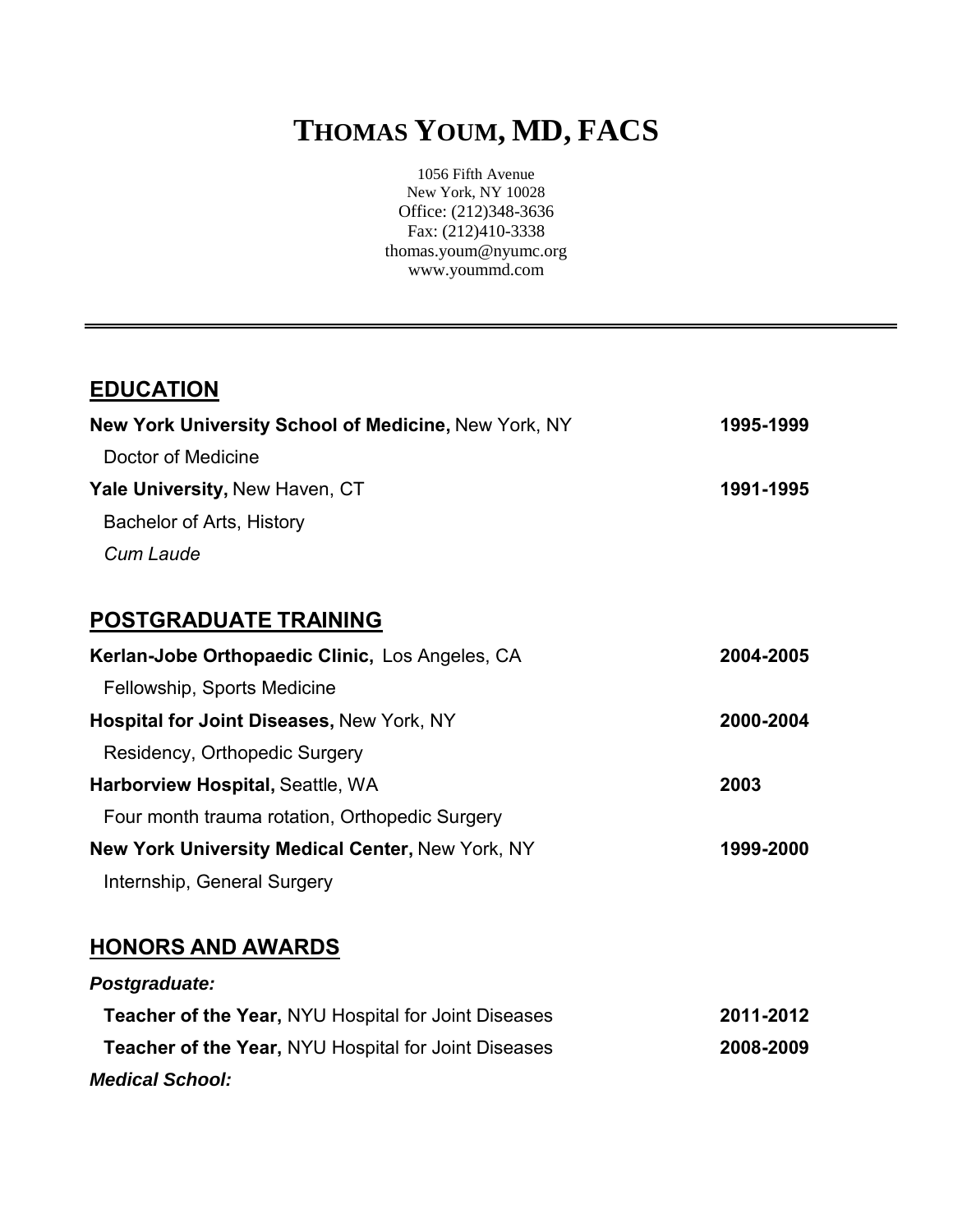### **THOMAS YOUM, M.D.**

| Alpha Omega Alpha, Delta Chapter, NYU, School of Medicine           | 1999-present |
|---------------------------------------------------------------------|--------------|
| Undergraduate:                                                      |              |
| Distinction in Major, History, Yale University                      | 1995         |
| <b>Yale Presidential Community Service Award, Yale University</b>   | 1993&1994    |
| National Science Foundation Fellowship, Hospital for Joint Diseases | 1993         |
| <b>Directed Studies Scholar, Yale University</b>                    | 1991         |
| <b>High School:</b>                                                 |              |
| <b>Westinghouse Science Talent Competition Semi-Finalist</b>        | 1991         |

## **ACADEMIC APPOINTMENTS**

**Clinical Assistant Professor, NYU School of Medicine – 2005 to present** 

#### **HOSPITAL APPOINTMENTS**

**Attending Physician, NYU Hospital for Joint Diseases – 2005 to present Consulting Physician, NY Manhattan VA Hospital – 2005 to 2014** 

## **PROFESSIONAL LICENSURE AND CERTIFICATION**

**NEW YORK STATE**  LICENSE #219451-1 EXPIRES: 31 March, 2015 **AMERICAN BOARD OF ORTHOPAEDIC SURGERY**  BOARD CERTIFIED **CARTICEL IMPLANTATION (GENZYME)**  CERTIFIED: December, 2004 **BASIC LIFE SUPPORT**  CERTIFIED: April, 2006 **ADVANCED CARDIAC LIFE SUPPORT**  CERTIFIED: June, 1999

#### **PUBLICATIONS**

1. Youm T, Takemoto R, Park BK. **Acute management of shoulder dislocations.** *J Am Acad Orthop Surg. 2014 Dec;22(12):761-771. Review.*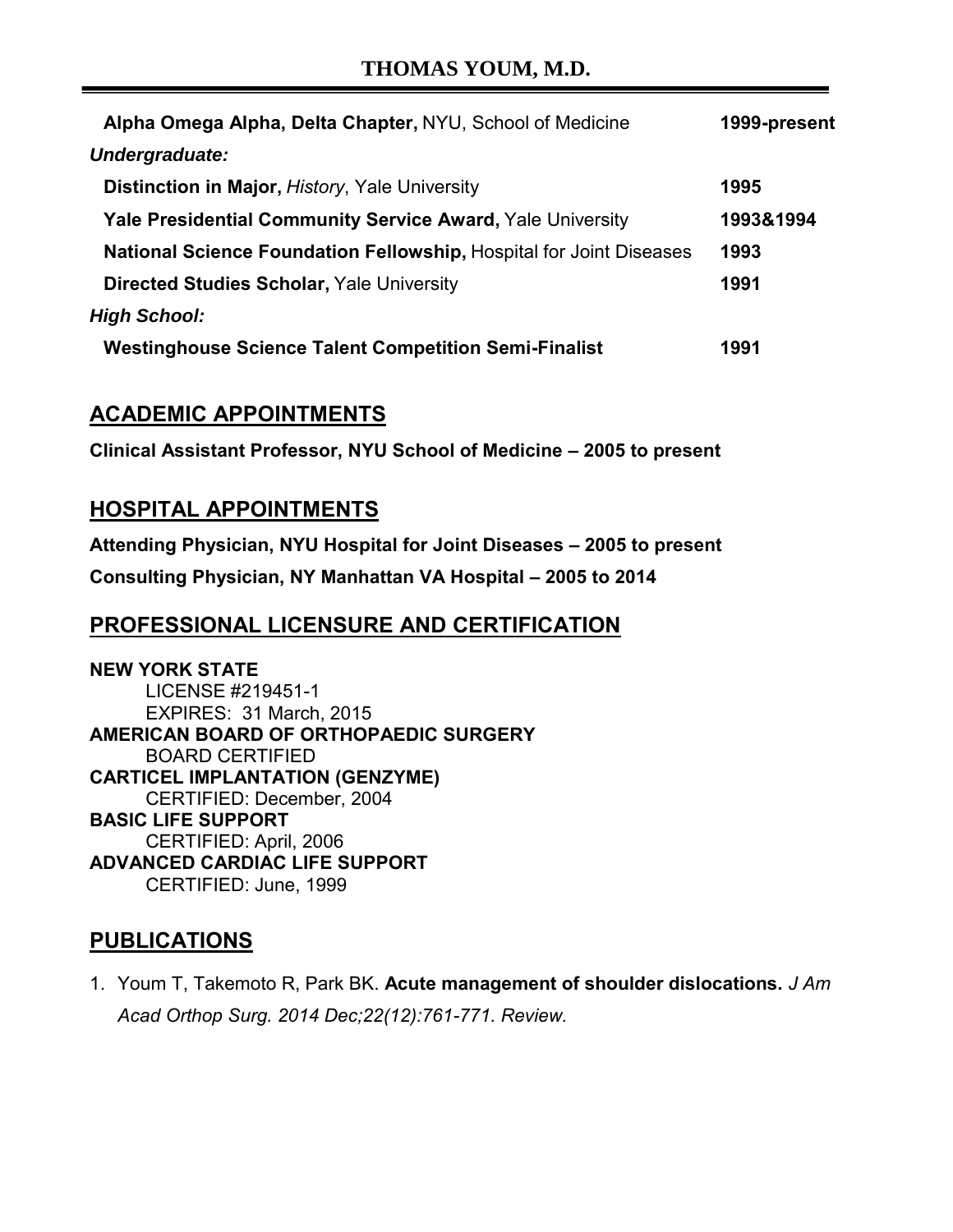- 2. Collins JA, Beutel BG, Garofolo G, Youm T. **Correlation of obesity with patientreported outcomes and complications after hip arthroscopy.** *Arthroscopy. 2015 Jan;31(1):57-62.*
- 3. Lattanzi R, Petchprapa C, Ascani D, Babb JS, Chu D, Davidovitch R; Youm T, Meislin RJ, Recht MP. **Detection of cartilage damage in femoroacetabular impingement with standardized dGEMRIC at 3T.** *Osteoarthritis & Cartilage. 2014 Mar;22(3):447-56.*
- 4. Alaia MJ, Patel D, Levy A, Youm T, Bharam S, Meislin R, Bosco J, Davidovitch RI. **The incidence of venous thromboembolism (VTE)—after hip arthroscopy.** *Bull Hosp Jt Dis (2013). 2014;72(2):154-8.*
- 5. Ward JP, Shreve MC, Youm T, Strauss EJ. **Ruptures of the distal biceps tendon.** *Bull Hosp Jt Dis (2013). 2014;72(1):110-9*
- 6. Beutel BG, Collins JA, Garofolo G, Youm T. **Hip arthroscopy outcomes, complications, and traction safety in patients with prior lower extremity arthroplasty.** *Int Orthop. 2014 Aug 8.*
- 7. Beck DM, Park BK, Youm T, Wolfson TS. **Arthroscopic treatment of labral tears and concurrent avascular necrosis of the femoral head in young adults**. *Arthroscopy techniques. 2013;2(4):e367-e371.*
- 8. Collins JA, Ward JP, Youm T. **Is Prophylactic Surgery for Femoroacetabular Impingement Indicated?: A Systematic Review.** *Am J Sports Med. 2013; Aug 21*
- 9. Capeci CM, Turchiano M, Strauss EJ, Youm T. **Osteochondral allografts: applications in treating articular cartilage defects in the knee**. *Bulletin of the NYU Hospital for Joint Diseases*. *2013;71(1)60-7.*
- 10. Ong C, Hall M, Youm T. **Surgical technique: arthroscopic treatment of heterotopic ossification of the hip after prior hip arthroscopy.** *Clin Orthop Relat Res 2013 Apr; 471(4): 1277-82.*
- 11. Ward JP, Rogers P, Youm T. **Failed hip arthroscopy: causes and treatment options.**  *Orthopedics, 2012 Jul 1;35(7):612-7.*
- 12. Ward JP, Albert DB, Altman R, Goldstein RY, Cuff G, Youm T. **Are femoral nerve blocks effective for early postoperative pain management after hip arthroscopy.**  *Arthroscopy. 2012 Aug;28(8):1064-9.*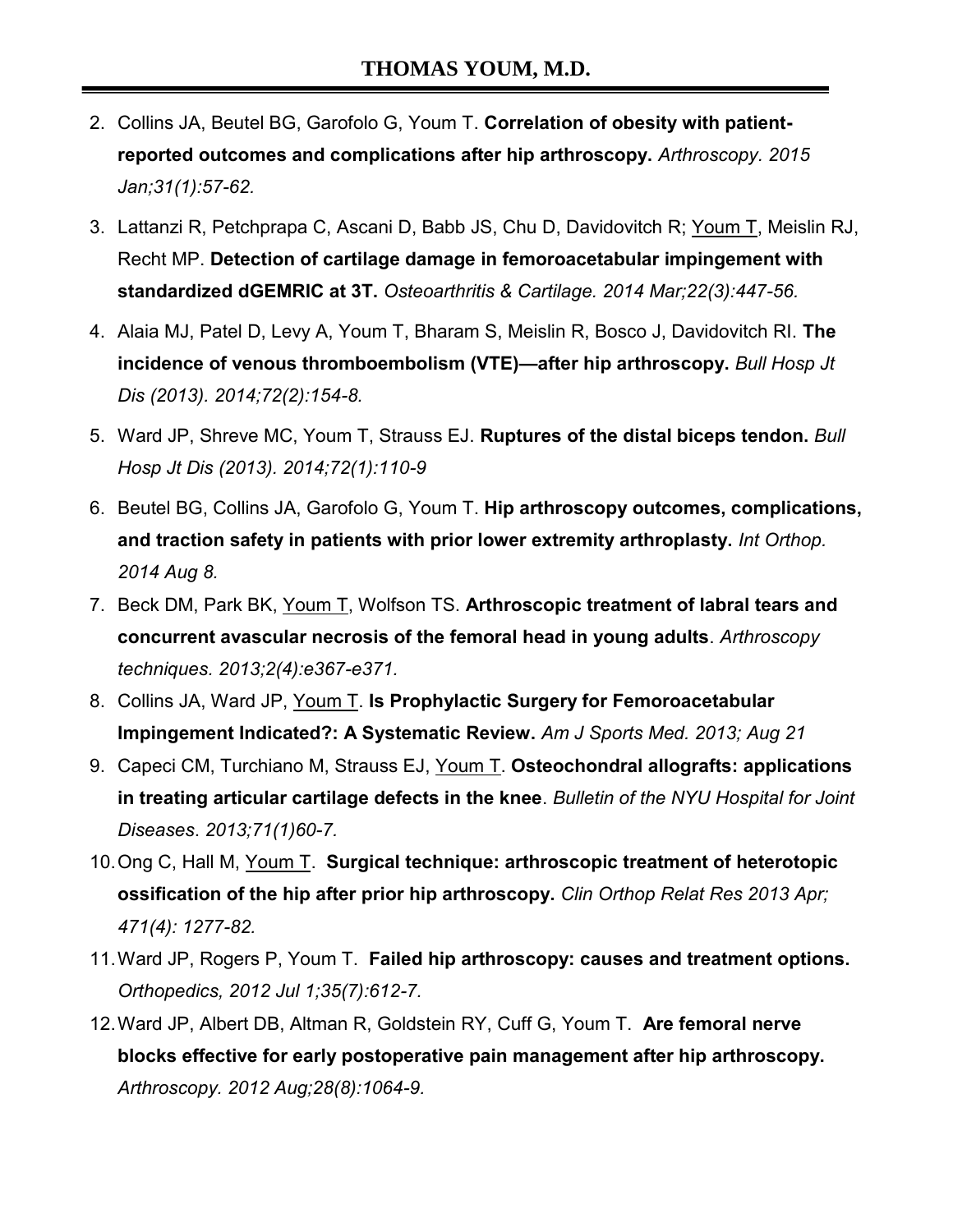- 13. Jayajumar P, Ramachandran M, Youm T, Achan P. **Arthroscopy of the hip for paediatric and adolescent disorders: Current concepts.** *J Bone Joint Surg Br. 2012 Mar; 94-B: 290-296.*
- 14. Ruchelsman DE, Hall MP, Youm T. **Osteochondritis dissecans of the capitellum: current concepts**. *Journal of the American Academy of Orthopaedic Surgeons. 2010 Sep; 18(9): 557-567*
- 15. Kaplan K, Shah MR, Youm T. **Femoroacetabular Impingement: Diagnosis and Treatment.** *Bulletin of the NYU Hospital for Joint Diseases. 2010; 68(2): 70-5.*
- 16. Youm T, ElAttrache NS, Tibone JE, McGarry MH, Lee TQ. **The effect of the long head of the biceps on glenohumeral kinematics.** *Journal of Shoulder & Elbow Surgery. 2009; 18: 122.*
- 17. Gruson KI, Ilalov K, Youm T. **A broken scalpel blade tip: an unusual complication of knee arthroscopy**. *Bulletin of the NYU Hospital for Joint Diseases*. *2008; 66: 54*.
- 18. Youm T, Tibone JE, Elattrache NS, McGarry MH, Lee TQ. **Simulated type II superior labral anterior posterior lesions do not alter the path of glenohumeral articulation: A cadaveric biomechanical study**. *American journal of sports medicine*. *2008; 36: 767.*
- 19. Frank JB, Youm T, Meislin RJ, Rokito AS. **Posterolateral corner injuries of the knee**. *Bulletin of the NYU Hospital for Joint Diseases*. *2007; 65: 106.*
- 20. Trygesstad K, Youm T, Koval K. **The orthopedic management of decubitus ulcers around the proximal femur***. American Journal of Orthopedics*. *2006 Jul; 35(7): 316-21.*
- 21. Youm T, Matthews PV, ElAttrache NS. **Treatment of Spinoglenoid Cysts Associated with Superior Labral Tears without Cyst Aspiration, Debridement, or Excision.**  *Arthroscopy. 2006 May; 22(5): 548-52.*
- 22. Youm T, Murray D, Rokito A, Zuckerman JD. **Arthroscopic vs. Mini-open rotator cuff repair: a comparison of clinical outcomes and patient satisfaction.** *Journal of Shoulder and Elbow Surgery. 2005 Sep-Oct; 14(5):455-9*.
- 23. Youm T, Maurer SG, Stuchin SA. **Post-operative management after total hip and knee arthroplasty**. *Journal of Arthroplasty*. *2005 Apr; 20(3):322-4.*
- 24. Youm T, Hommen JP, Ong BC, Chen AL. **Os acromiale: evaluation and treatment.**  *American Journal of Orthopedics*. *2005 Jun; 34(6):277-283.*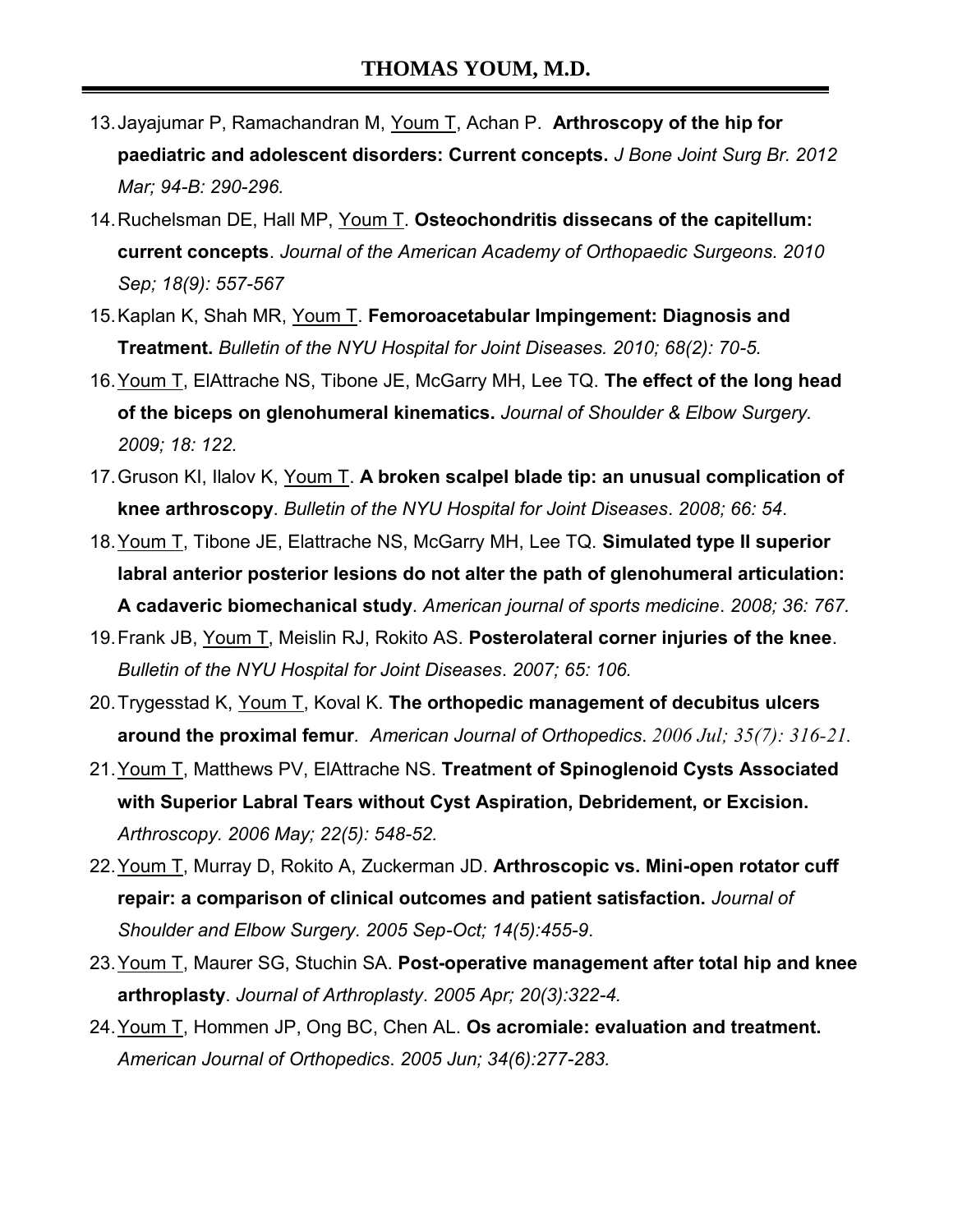- 25. Youm T, Chen AL. **Discoid lateral meniscus: evaluation and treatment**. *American Journal of Orthopedics*. *2004 May; 33(5):234-8.*
- 26. Pavone V, Youm T, Baldini T, Rimnac C, Wright T, Sculco TP. **Bilateral cobalt alloy femoral component fracture: a case report**. *American Journal of Orthopedics. 2004 April; 33(4):185-9.*
- 27. Chen AL, Youm T, Ong BC, Rafii M, Rokito AS. **Imaging of the elbow in the overhead throwing athlete**. *American Journal of Sports Medicine. 2003 May-Jun; 31(3):466-73.*
- 28. Youm T, Bosco J. **Clinical Cases: Lateral Discoid Meniscus**. *Medscape Orthopaedics & Sports Medicine 7(1) 2003 @ 2003 Medscape.*
- 29. Youm T, Koval KJ, Zuckerman JD. **Effect of previous cerebrovascular accident on outcome after hip fracture**. *Journal of Orthopedic Trauma. 2000 Jun-Jul; 14(5):329-34.*
- 30. Youm T, Koval KJ, Zuckerman JD. **The economic impact of geriatric hip fractures**. *American Journal of Orthopedics. 1999 Jul; 28(7):432-8.*
- 31. Youm T, Margiotta M, Kasabian A, Karp N. **Complications of tissue expansion in a public hospital.** *Annals of Plastic Surgery. 1999 Apr; 42(4):397-401.*
- 32. Youm T, Koval KJ, Kummer FJ, Zuckerman JD. **Do all hip fractures result from a fall**? *American Journal of Orthopedics. 1999 Mar; 28(3):190-4.*
- 33. Rosenberg AD, Youm T, Koval K, Orbeta R, Soberano T, Hoek EV Abstract. **The safety of reinfusing unwashed wound drainage in the PACU.** *Anesthesia and Analgesia, 1998;86:S177.*

## **PRESENTATIONS**

- 1. F Lerebrours, T Youm. **Endoscopic gluteus medius repair: case presentation and surgical technique**. *Video Presentation. Annual Meeting of the American Academy of Orthopaedic Surgeons. Las Vegas 2015*.
- 2. S Blackmore, M Ryan, T Youm. **Short-term outcomes of hip arthroscopy: does the location of pain lead to predictable outcomes in hip arthroscopy patients?** *Podium Presentation. Annual Meeting of the International Society for Hip Arthroscopy. Rio De Janeiro, Brazil 2014.*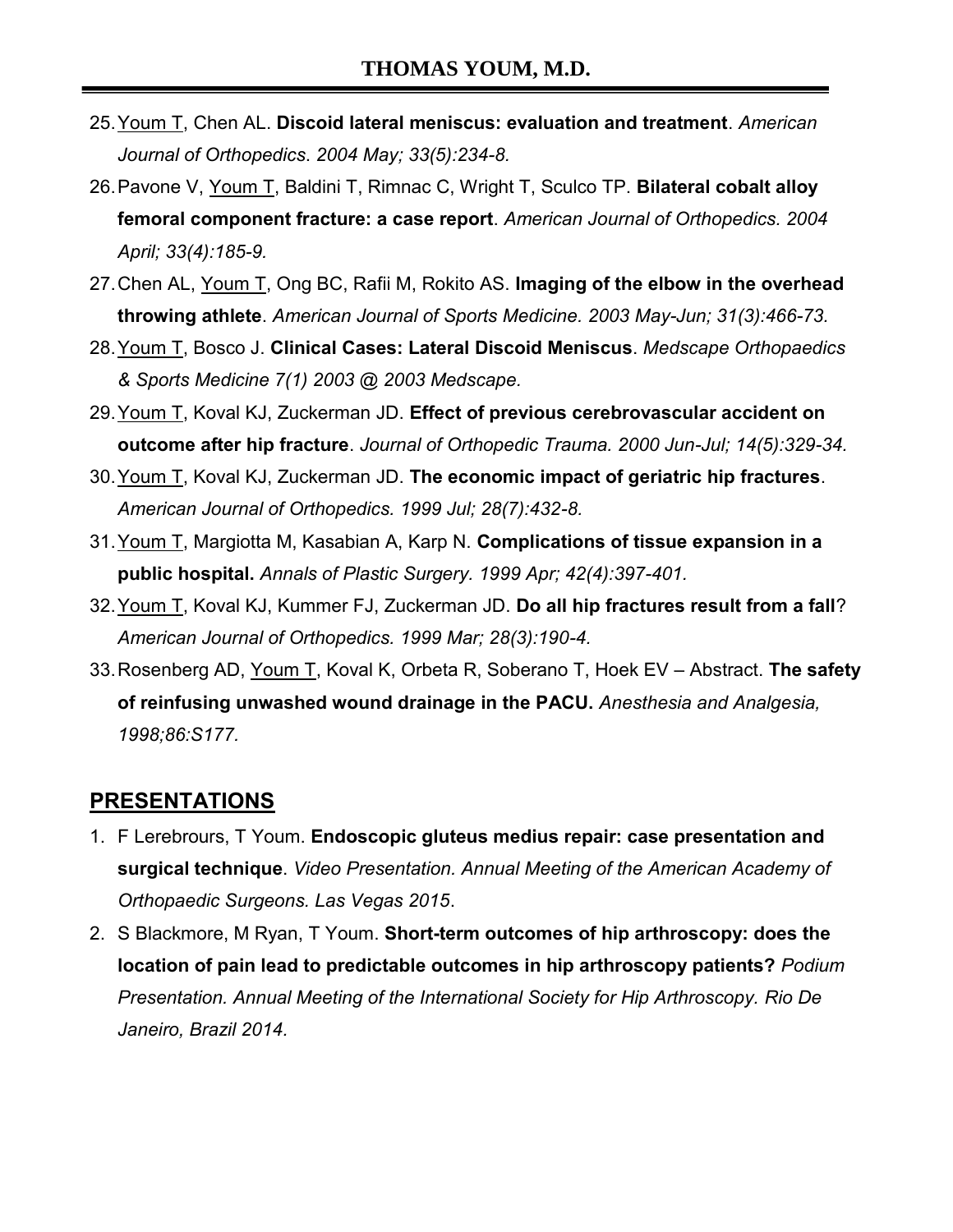- 3. M Ryan, S Blackmore, T Youm. **Short-term outcomes of hip arthroscopy: does etiology of pain influence results.** *Poster Presentation. Annual Meeting of the International Society for Hip Arthroscopy. Rio De Janeiro, Brazil 2014.*
- 4. B Beutel, J Collins, G Garofolo, T Youm. **Hip arthroscopy outcomes, complications, and traction safety in patients with prior lower-extremity arthroplasty.** *Poster Presentation. Annual Meeting of the International Society for Hip Arthroscopy. Rio De Janeiro, Brazil 2014.*
- 5. J Collins, T Youm. **Hip Arthroscopy in Obese Patients.** *Poster Presentation. Annual Meeting of the International Society for Hip Arthroscopy. Munich, Germany 2013.*
- 6. R Lattanzi, C Petchprapa, D Ascani, R Davidovitch, T Youm, R Meislin, M Recht. **Cartilage Assessment in Femoroacetabular Impingement using dGEMRIC with Radial Imaging Planes at 3 Tesla: Prelimary Validation Against Intra-operative Findings.** *Poster Presentation. 20th Annual Meeting of ISMRM. Melbourne, Australia 2012.*
- 7. R Lattanzi, C Petchprapa, D Ascani, R Davidovitch, T Youm, R Meislin, M Recht. **dGEMRIC Effectively Predicts Cartilage Damage Associated with Femoroacetabular Impingement.** *Presentation/Abstract. Annual Meeting of the International Society for Hip Arthroscopy. Boston, MA 2012.*
- 8. Ong C, Hall M, Youm T. **Treatment of Heterotopic Ossification after Hip Arthroscopy**. *Presentation. Annual Meeting of the International Society for Hip Arthroscopy. Boston, MA 2012.*
- 9. Alaia, M, Patel D, Levy A, Youm T, Bharam S, Meislin R, Bosco J, Davidovitch R. **The Incidence of Venous Thromboembolism (VTE) after Hip Arthroscopy**. *Podium Presentation. Annual Meeting of the International Society for Hip Arthroscopy. Boston, MA 2012.*
- 10. Alaia, M, Patel D, Levy A, Youm T, Bharam S, Meislin R, Bosco J, Davidovitch R. **The Incidence of Venous Thromboembolism (VTE) after Hip Arthroscopy**. *Podium Presentation. Annual Meeting of the Arthroscopy Association of North America. Orlando, FL 2012.*
- 11. Youm T. **Hip Arthroscopy for Femoroacetabular Impingement.** *Grand rounds presentation. State University of New York at Downstate, Brooklyn, NY. Dec 2011.*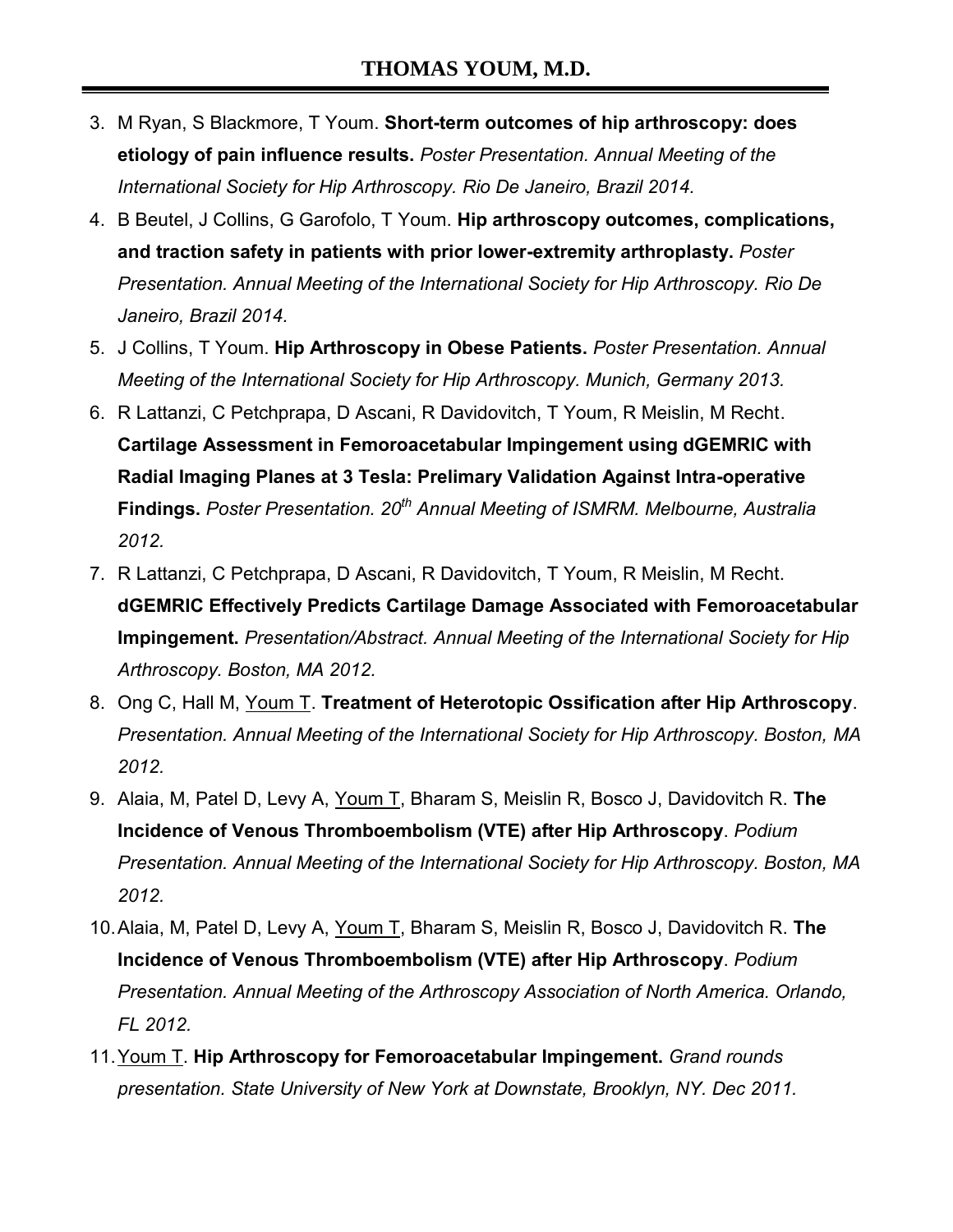- 12. Youm T, Ward J, Albert D, Altman R, Rosenberg A, Cuff G, Goldstein R. **Femoral Nerve Blocks are Effective for Post-Operative Pain Control after Hip Arthroscopy**. *Podium Presentation. Annual Meeting of the International Society for Hip Arthroscopy. Paris, France. 2011.*
- 13. Ward J, Albert D, Altman R, Rosenberg A, Cuff G, Goldstein R, Youm T. **Femoral Nerve Blocks are Effective for Post-Operative Pain Control after Hip Arthroscopy**. *Podium Presentation. Annual Meeting of American Academy of Orthopaedic Surgeons. San Francisco, CA 2011.*
- 14. Youm T, ElAttrache NS, Tibone JE, McGarry M, Lee TQ. **Loading the biceps affects glenohumeral rotational range of motion, translation, and kinematics.** *Poster presentation. Fellows competition at the annual meeting of the Arthroscopy Association of North America. Hollywood, FL 2006.*
- 15. Youm T, ElAttrache NS, Tibone JE, McGarry M, Lee TQ. **Loading the biceps affects glenohumeral rotational range of motion, translation, and kinematics.** *Podium presentation. Orthopaedic Research Society, Chicago, IL 2006.*
- 16. Youm T, ElAttrache NS, Tibone JE, McGarry M, Lee TQ. **Type II SLAP Lesions Do Not Alter the Path of Glenohumeral Articulation.** *Poster presentation. Orthopaedic Research Society, Chicago, IL 2006.*
- 17. Youm T, ElAttrache NS, Tibone JE, McGarry M, Lee TQ. **Loading the biceps affects glenohumeral rotational range of motion, translation, and kinematics.** *Poster presentation. Annual meeting of the American Orthopaedic Society for Sports Medicine, Chicago, IL 2006.*
- 18. Bosco J, Youm T. **Willingness of patients to pay for anterior cruciate ligament reconstruction.** *Poster presentation. Annual meeting of the American Orthopaedic Society for Sports Medicine, Chicago, IL 2006.*
- 19. Youm T. **The effect of the long head of the biceps vs. the superior labrum on glenohumeral rotational range of motions, translations, and kinematics.**  *Presentation. Kerlan-Jobe Annual Alumni Meeting, Keystone, CO 2005.*
- 20. Youm T, Murray D, Rokito A, Zuckerman JD. **Outcome and patient satisfaction of arthroscopic rotator cuff repair vs. mini-open rotator cuff repair: medium term**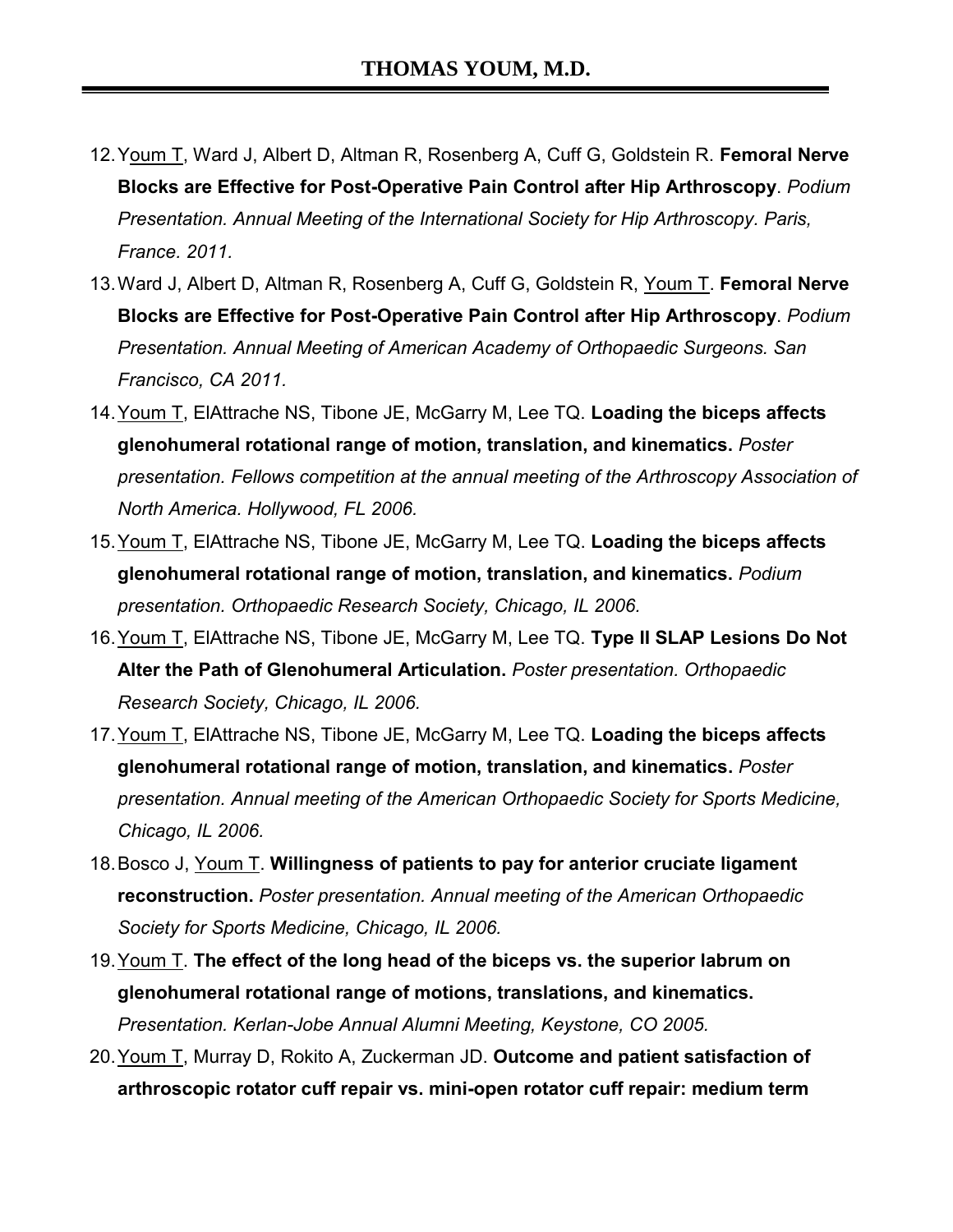**follow-up.** *Paper presentation. Annual meeting of the American Academy of Orthopaedic Surgeons, San Francisco, CA, 2004.*

- 21. Youm T. **Anterior cruciate ligament graft fixation.** *Grand rounds presentation. NYU-Hospital for Joint Diseases Department of Orthopedic Surgery, 2004.*
- 22. Youm T, Murray D, Rokito A, Zuckerman JD. **Outcome and patient satisfaction of arthroscopic rotator cuff repair vs. mini-open rotator cuff repair: medium term follow-up.** *Poster presentation. Annual meeting of the American Orthopaedic Society for Sports Medicine, Quebec City, Canada 2004.*
- 23. Youm T, Murray D, Rokito A, Zuckerman JD. **Outcome and patient satisfaction of arthroscopic rotator cuff repair vs. mini-open rotator cuff repair: medium term follow-up.** *Poster presentation. Closed meeting of the American Shoulder and Elbow Society, Chicago, IL 2003.*
- 24. Liporace F, Youm T, Rose D. **Weight-bearing thigh-foot angle and its relationship to non-contact tears of the ACL***. Scientific paper presentation. American Orthopaedic Society for Sports Medicine, forum on "Neuromuscular and biomechanical factors in the genesis and prevention of non-contact ACL injuries," Orlando, FL 2002.*
- 25. Rosenberg AD, Youm T, Koval KJ, Orbeta R, Soberano T, Hoek EV. **The safety of reinfusing unwashed wound drainage in the PACU**. *Poster presentation. Annual meeting of the American Academy of Orthopaedic Surgeons, Anaheim, CA, 1999.*
- 26. Zuckerman JD, Youm T, Gina Aharanoff, Koval KJ. **The outcome after hip fracture: the effect of stroke**. *Poster presentation. Annual meeting of the American Academy of Orthopaedic Surgeons, Anaheim, CA, 1999.*
- 27. Youm T, Margiotta M, Kasabian A, Karp N. **Complications of tissue expansion in a public hospital.** *Scientific paper presentation. Northeastern Society of Plastic Surgeons, Newport, RI 1998.*

## **ACTIVITIES**

| Board of Directors, NYU 38 <sup>th</sup> St Ambulatory Surgery Center | 2012, 2013 |
|-----------------------------------------------------------------------|------------|
| <b>AANA Hip Arthroscopy Course, Orthopaedic Learning Center</b>       | 2012, 2013 |
| Associate Master Instructor                                           |            |
| <b>Education Committee, NYU Hospital for Joint Diseases</b>           | 2007-2009  |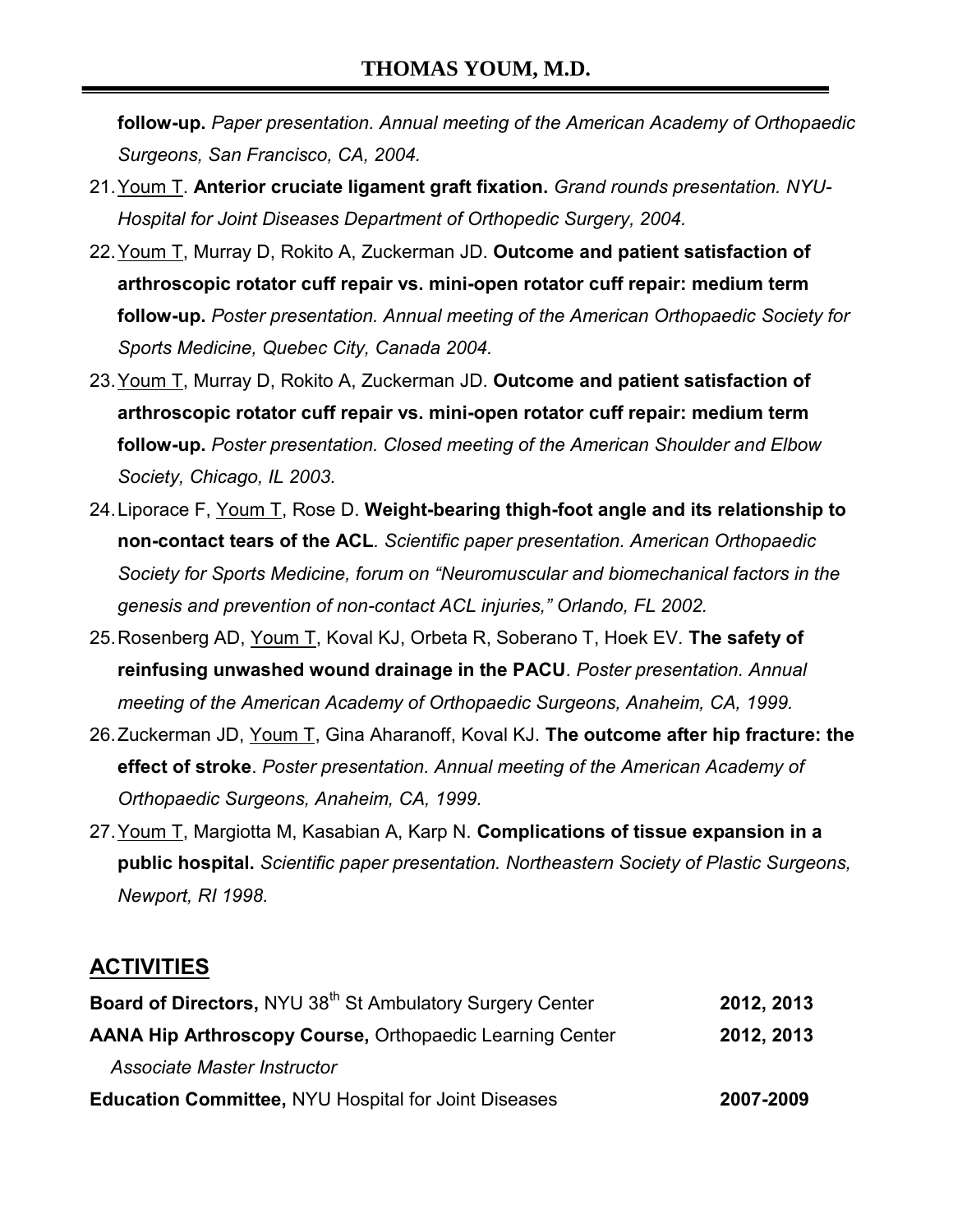# **THOMAS YOUM, M.D.**

| Member                                                 |           |
|--------------------------------------------------------|-----------|
| Korean American Medical Practitioners of NY (KAMPANY)  | 2006-2007 |
| Secretary                                              |           |
| <b>Flushing High School Football, Flushing, NY</b>     | 2006-2009 |
| <b>Team Physician</b>                                  |           |
| Los Angeles Dodgers, Santo Domingo, Dominican Republic | 2005      |
| <b>Team Physician</b>                                  |           |
| Los Angeles Lakers, Los Angeles, CA                    | 2004-2005 |
| Team Physician, KJOC Sports Fellowship                 |           |
| Los Angeles Sparks, Los Angeles, CA                    | 2004-2005 |
| Team Physician, KJOC Sports Fellowship                 |           |
| Los Angeles Dodgers, Los Angeles, CA                   | 2004-2005 |
| Team Physician, KJOC Sports Fellowship                 |           |
| <b>USC Football, Los Angeles, CA</b>                   | 2004-2005 |
| Team Physician, KJOC Sports Fellowship                 |           |
| Los Angeles Avengers, Los Angeles, CA                  | 2004-2005 |
| Team Physician, KJOC Sports Fellowship                 |           |
| Los Angeles Galaxy, Los Angeles, CA                    | 2004-2005 |
| Team Physician, KJOC Sports Fellowship                 |           |
| New York Mets, New York, NY                            | 2001-2004 |
| <b>Stadium Physician</b>                               |           |
| New York City High School Football, New York, NY       | 2000-2004 |
| <b>Staff Physician</b>                                 |           |
| Alvin Ailey Dance Theater, New York, NY                | 2000-2004 |
| <b>Staff Physician</b>                                 |           |
| New York City Marathon, New York, NY                   | 2000      |
| <b>Medical Volunteer</b>                               |           |

# **ASSOCIATIONS**

**Member,** International Society for Hip Arthroscopy **Fellow,** American Academy of Orthopaedic Surgeons